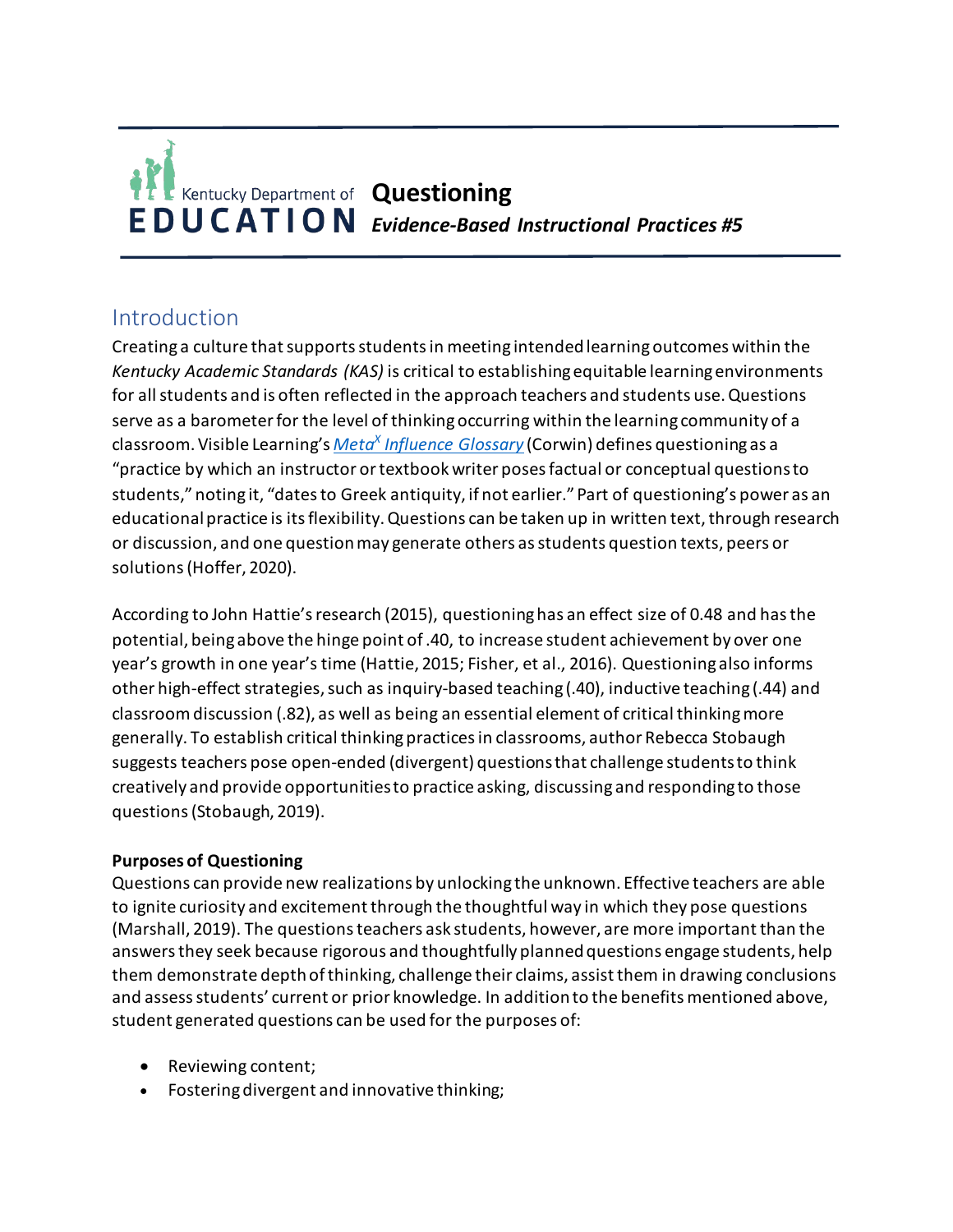- Elaborating on information;
- Setting the purpose for listening or viewing content;
- Showing gaps in student comprehension;
- Making predictions;
- Challenging or wondering about the choices others make;
- Generating thinking before, during or after reading;
- Prompting thinking about a text's content, structure or language;
- Providing an area of focus for planning, instruction or research;
- Clarifying information that may be misunderstood or missing;
- Assisting teachers in guiding classroom discussion and close reading analysis; and
- Demonstrating that all students' ideas are valued and supported (Marzano, 2017; Miller, 2020; Fisher, et al., 2016; Frazin & Wischow, 2020; Hoffer, 2020).

Author Martin Renton argues teachers clearly knowing the purpose behind questions they pose to students is the single most important factor in improving their classroom questioning practices (Renton, 2020). Checking for student understanding, while important, should not become the sole intent for asking questions of students. By knowing the purpose of their questioning, teachers identify the level of thinking they want their students to engage in and can plan for that same level of thinking. As teachers consider the questioning sequences they plan to use in their classrooms, Renton identifies five frames that act as guidance in planning questioning that moves students closer towards their intended learning goals:

- 1. **Knowledge** A form of closed questioning used to gauge a student's ability to remember basic facts or information and scaffold new, more complex learning;
- 2. **Understanding** A form of conceptual questioning where students can demonstrate how separate facts are connected;
- 3. **Skills**  Focuses on what students will be able to do and how they will be working; it is about learning "how" rather than learning "what" (research skills, for example);
- 4. **Attitudes**  Focuses on helping students to be open-minded (through open-ended questions) and develop positive speaking, thinking and listening behaviors;
- 5. **High Expectations**  The questioning language, structures and protocols used in a classroom sets a culture of expectation. Teachers who use higher level questioning will produce students who engage in higher order questioning; they come to predict and internalize the language they hear every day (Renton, 2020).

### **Consumers and Producers of Questions**

Questioning accounts for over 60 percent of a teacher's classroom talk and less than 1 percent of talk for students (Walsh, 2021). Traditionally, many schools have taught students to be *consumers* of questions rather than *producers* of them because much of students' schooling has been about answering questions posed by teachers: multiple-choice questions, short-answer questions, essays and oral questions before, during and after instruction (Nobis, Schulze, & Miller, 2019).

While questioning does much to check for student understanding, *asking* questions of students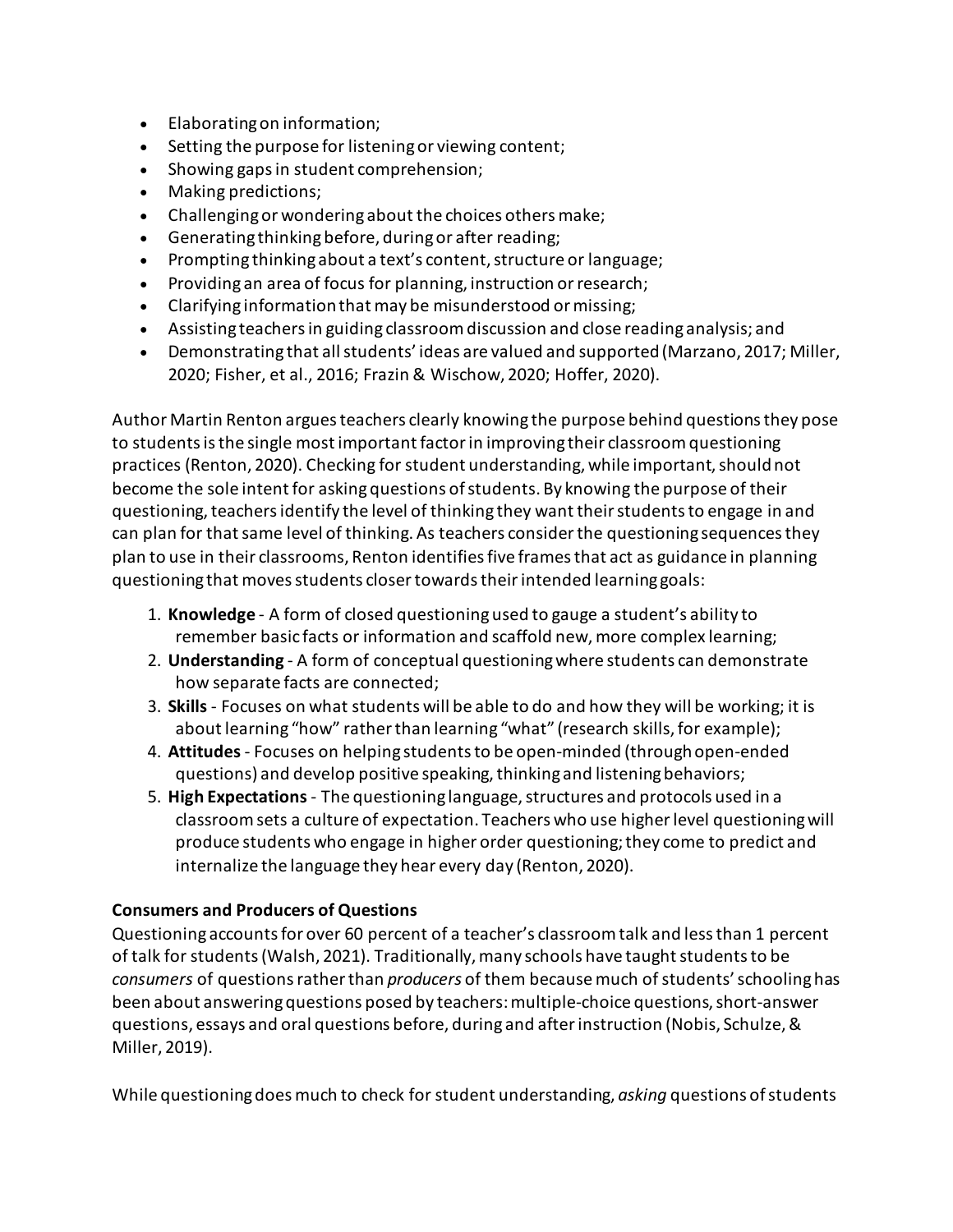is not enough. Educatorsshould explicitly teach students how to generate questions for themselves, in accordance with the *KAS* so that they are better equipped to be critical consumers of information who can support claims using credible evidence - a real-world skill needed in our democratic society (Miller, 2020).

# Research Supports the Need for Questioning

Research suggests preschoolers ask around 100 questions per day. By fifth grade, students average 0-2 questions per day (Engel, 2011; Stobaugh, 2017). That rate drops dramatically by the time students reach middle school, perhaps because students grow more self-conscious about speaking out or being perceived as wrong in front of their peers as they get older. However, questioning helps to get students talking to explore, play and indulge their curiosities (Frazin & Wischow, 2020).

When learners are challenged, most readers will ask questions to attempt to make meaning from difficult texts, problems or phenomena (Hoffer, 2020). Classroom discussions provide the structured time for students to feel safe and affirmed in posing those questions (For the research basis behind classroom discussion see the section in Evidence-Based Instructional Practice #4 titled "Brain Research and the Need for Discussion). While discussion is crucial to comprehension and critical thinking, observations in secondary English classes found that the average length of whole class discussions were between 14 and 52 seconds per class period not enough time to really deepen student knowledge. Because effective teacher and student questioning fosters quality classroom talk, it is imperative that teachers use questioning to frame whole and small class discussions and deepen student understanding (Fisher, et al., 2016).

Since students' questioning skills develop as they read and engage in classroom discussions, teachers should consider generating questions during tasks rather than waiting until after they have read text or finished discussion. Questions generated during these instructional tasks help students to clarify a speaker's points, affirm their initial thinking, remember what was read or discussed, deepen their understanding of key concepts and better see others' perspectives (Novak & Slattery, 2017).

## Importance of Intentional Planning

According to research by Novak & Slattery (2017) Teacher preparation of questions ahead of time often leads to more rigorous questions than those generated "on-the-fly." Therefore, when planning day-to-day learning experiences, classroom discussions or assessments, it is important for teachers to reflect on the following questions:

- What is the intended purpose of this lesson/unit, assessment or discussion? Which question type or sequence is best suited to align to this purpose?
- Where might I intentionally embed opportunities to engage all learners in these questions? Have I given consideration for reluctant learners or historically marginalized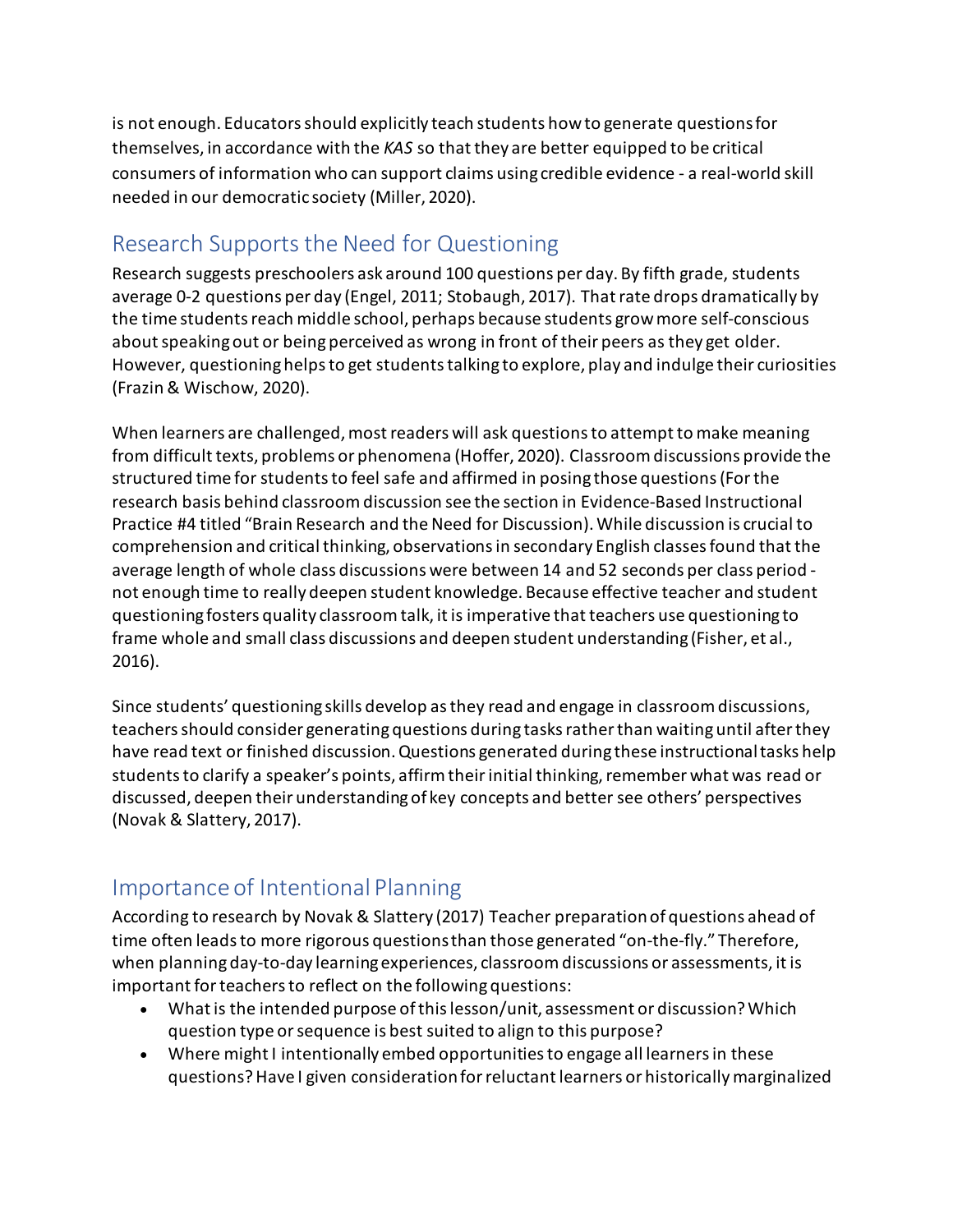students (students of color, English Language Learners, low-income students, introverts, etc.) to participate?

- Do the questions I have planned match the intended depth and rigor within the *KAS*?
- Where might I "raise the rigor" of my questions to challenge students to think more deeply using higher-order questioning?
- Have I provided opportunities to model questioning for students through think-alouds or think-alongs? Where might I incorporate modeling of metacognitive or self-questions to empower my students as questioners?

# Questioning for Surface, Deep and Transfer Learning

All question types have a necessary role in the classroom and may be used at various times and in various sequences to optimize student understanding (See table 6.1). By understanding the intended purpose of *why* they are asking questions, and the depth of thinking needed at various points *within* their lessons, teachers are better equipped to move student thinking from surface to deeper levels. Moving thinking to deeper levels increases the likelihood that students will retain information and knowledge will be transferred to future learning contexts (Stanley, 2020).

### **Surface Level Questions**

Convergent (or closed questions as they are sometimes referred) are often used when one clear, logical answer is required. These types of questions are more surface level in nature and often require a yes or no response. **Text-dependent questions also may be surface level when the information is explicitly stated in the text because they can be answered from textual facts, evidence or recall (often called "right there" questions)**. Surface level questions may emerge as students process and reflect metacognitively by using learning goals and success criteria to self-assess what they still "need to know" to move towards their learning outcomes (Walsh, 2021).

### **Moving to Deeper Learning**

Students begin to move from **surface to deeper** learning as they ask questions to understand causal relationships (how one person or event may have caused another) or as they evaluate a person, event or thing's importance (i.e., *How will understanding \_\_\_\_ help me?* or *How might I evaluate \_\_\_\_?*) **Text-dependent questions systematically help to deepen students' textual understanding and enrich classroom discussion when used in conjunction with close reading.** Close readings using text-dependent questions should be conducted in any class where complex texts are used, not just in reading and English/language arts classes. Teachers can intentionally plan dependent questions that focus (an inferential sequence used during discussion to foster deep learning) or funnel (sequencing strategy used during surface learning periods to intentionally send students down a cognitive path) depending on the intended lesson purpose. These four phases of text-dependent questions include:

- 1. **Literal**  What the text says; can be answered using recall or facts;
- 2. **Structural** How the text works;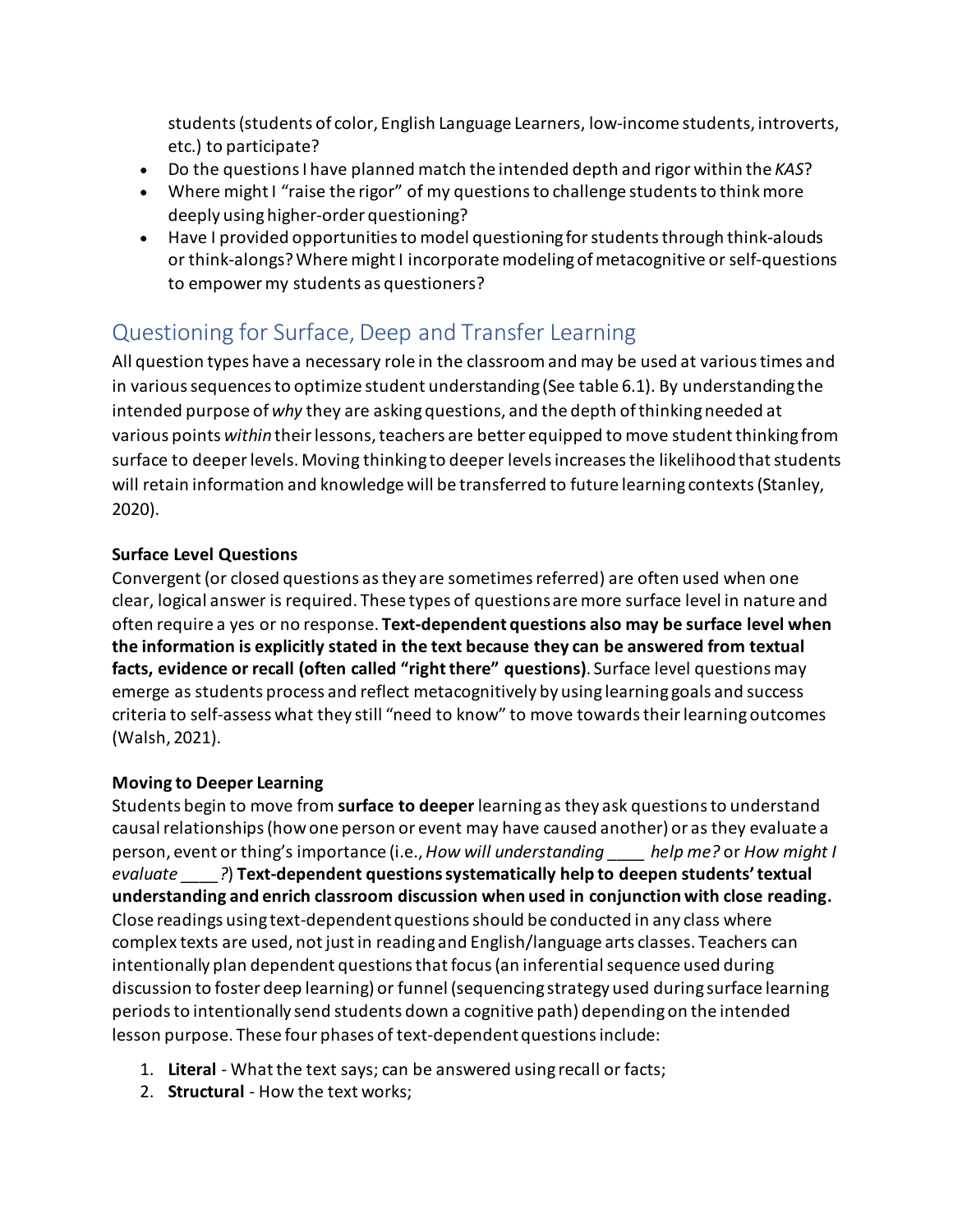- 3. **Inferential**  What the text means; not explicitly stated and typically open-ended; and
- 4. **Interpretive** What the text inspires one to do or think (Fisher, et al., 2016; Stanley, 2020).

Text-dependent questions require students to rely on evidence from the text rather than just their own personal experiences and can relate to (1) general understandings, (2) key details, (3) vocabulary and text structure, (4) the author's purpose, inferences, or intertextual connections, or (5) opinions and arguments. Some sample text dependent questions include:

- $\circ$  Why would the author select this title for the chapter? (general understandings)
- $\circ$  What two events in this text led to the individuals seeking a solution to their problem? (key details)
- o Why do you think the character/individual chose to...? (inferences)
- $\circ$  How does the chronological order of events help the reader to better understand the overall purpose of the text? (vocabulary and text structure)
- $\circ$  Compare text to text. What are the similarities and differences? How do the similarities and differences impact meaning within each text? (intertextual connections)
- $\circ$  How effective are the author's claims in the text? Is the evidence relevant and sufficient to support the overall argument? (argument)
- $\circ$  How does the author's perspective in telling his/her story influence how we perceive the characters? (author's purpose) (Frey & Fisher, 2013)

### **Transfer Questions**

Transfer questions ignite exploration and inquiry and are often used when students wonder how something may be applied to a real-world problem or to consider what might happen if one variable of a rule, principle or concept were changed (e.g., *Could we use this for \_\_\_\_?* or *What if we changed to ? Would we be able to* ?). These questions are more often open-ended or divergent in nature as students are asked to use their creativity and critical thinking to create, justify, defend, judge, predict, imagine, hypothesize or evaluate. Transfer questions move students into higher-order thinking and motivate them to selfquestion in new and unique learning situations (Walsh, 2021). For a more in-depth description of self-questions, see the section below on Metacognition and Self-Questioning.

| <b>Question</b><br><b>Type</b> | <b>Purpose</b>                                                                                                                                                             | <b>Examples</b>                                                                               |
|--------------------------------|----------------------------------------------------------------------------------------------------------------------------------------------------------------------------|-----------------------------------------------------------------------------------------------|
| Convergent<br>(Closed)         | Typically surface learning where one<br>clear, logical answer is required;<br>Students may be asked to name,<br>define, identify or respond with<br>"yes" or "no" answers. | What is the capital of Kentucky?<br>$\bullet$<br>Who is the author of that book?<br>$\bullet$ |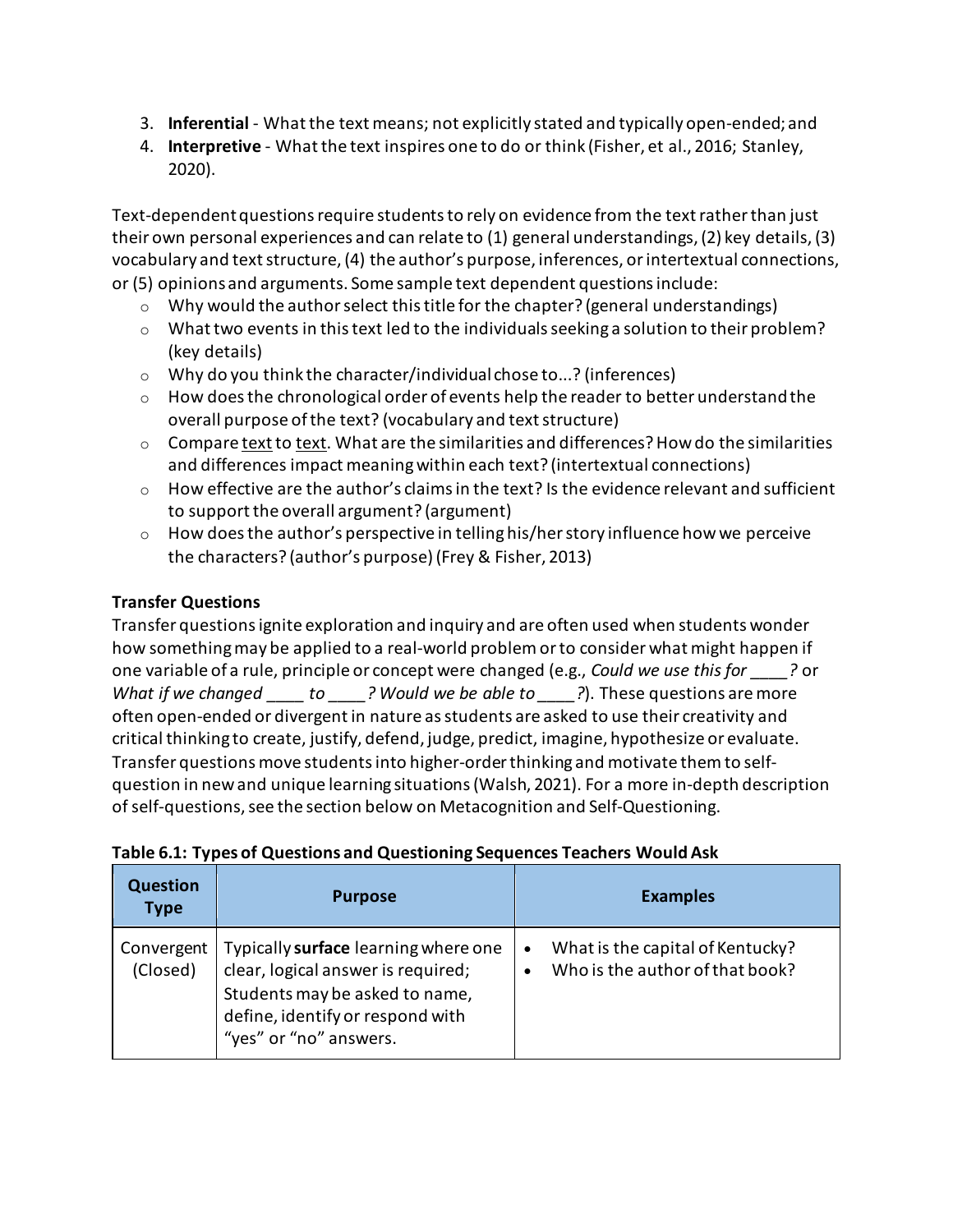| <b>Question</b><br><b>Type</b>           | <b>Purpose</b>                                                                                                                                                                                                                                                                                | <b>Examples</b>                                                                                                                                                                                                             |
|------------------------------------------|-----------------------------------------------------------------------------------------------------------------------------------------------------------------------------------------------------------------------------------------------------------------------------------------------|-----------------------------------------------------------------------------------------------------------------------------------------------------------------------------------------------------------------------------|
| Divergent<br>(Open or<br>open-<br>ended) | Typically used for <b>deeper</b> learning<br>where multiple answers are possible<br>or students are encouraged to use<br>their imagination and/or creativity;<br>Students may be asked to create,<br>justify, defend, judge, predict,<br>imagine, hypothesize or evaluate.                    | How might this (insert<br>$\bullet$<br>chapter/event/experiment/problem)<br>have been different if had<br>happened?<br>What was the most important<br>invention of the 20th century? Why?                                   |
| Text<br>Dependent                        | Can be used for surface or deeper<br>learning during close reading and/or<br>classroom discussion. Text-<br>dependent questions encourage<br>students to utilize textual evidence<br>and can be convergent or divergent.                                                                      | What words and phrases does the<br>$\bullet$<br>author repeat, and how does it<br>impact the tone of the text?<br>What can you infer about<br>and what is your evidence?                                                    |
| Self<br>Questions                        | Can be cognitive (meaning making)<br>or metacognitive (used to self-<br>monitor) and usually broken down<br>into three categories: academic,<br>dialogic, and exploratory depending<br>on the purpose for asking (to<br>understand, to see another<br>viewpoint, or to explore).              | Can you tell me more about<br>?<br>(academic)<br>How might we think about<br><i>in</i><br>another way? (dialogic)<br>What might be an alternative to<br>? (exploratory)                                                     |
| Focusing                                 | A sequencing strategy used during<br>discussion to foster deeper learning;<br>Helps students understand<br>inferential and structural elements of<br>their reading in any discipline.                                                                                                         | How did the setting influence the<br>$\bullet$<br>story?<br>Why do you believe the author<br>chose the word/phrase _______ in<br>this passage?                                                                              |
| Funneling                                | A sequencing strategy used during<br>surface learning periods to<br>intentionally send students down a<br>cognitive path with an end in mind;<br>Frequently used by teachers with<br>new or complex content or<br>information when students are<br>initially grappling with<br>understanding. | What is (mathematical equation)?<br>$\bullet$<br>How did you solve it? Could you<br>have solved it another way?<br>What were the major events of the<br>American Revolution? How did these<br>events impact diverse groups? |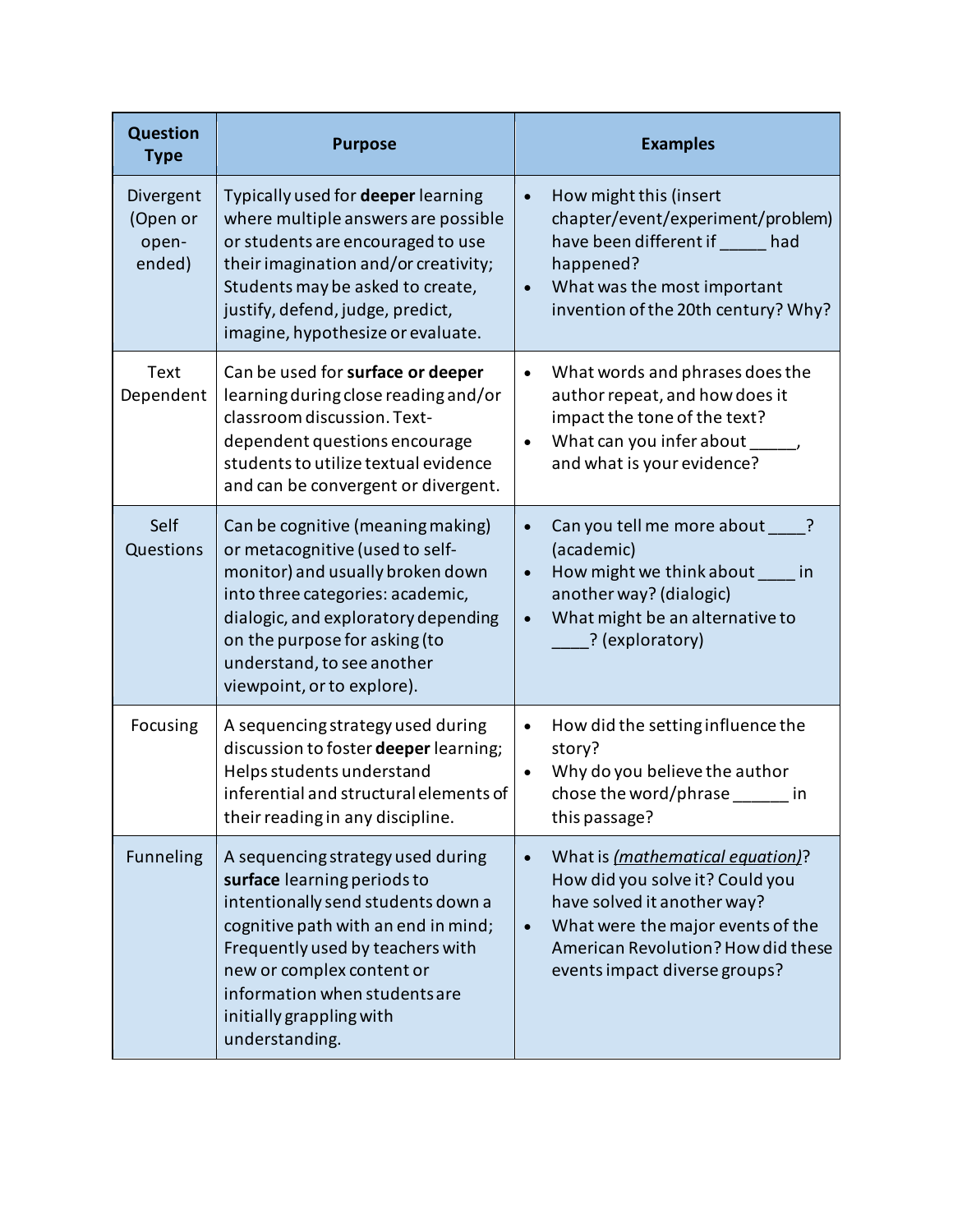\*Adapted from content in *Visible Learning for Literacy: Implementing the Practices That Work Best to Accelerate Student Learning* and *Challenging Learning Through Questioning* (Fisher, et al., 2016; Renton, 2020)

### **Foundational Question Starters**

Being able to categorize questions by type and level helps teachers have a better awareness of the cognitive rigor taking place in their classrooms. By identifying the types of questions they are asking in their classrooms, teachers are better equipped to reflect upon and improve their questioning practices. One fundamental way to raise the level of questioning is by using what Stanley refers to as the "Five Ws (and one H)" - Who? What? When? Where? Why? and How? These six form the basis for most questions asked of students and can typically be divided into lower and higher levels. Why and how questions take students beyond the literal questions found "right there" in the text to more inferential questions where students are asked to judge, evaluate, or interpret evidence. See figure 6.2 below (Stanley, 2020).

| <b>Typical Level of Questioning</b> | <b>Question Stem Starters</b>                                |
|-------------------------------------|--------------------------------------------------------------|
| Lower Level                         | Who?<br>What?<br>$\bullet$<br>When?<br>$\bullet$<br>• Where? |
| Higher Level                        | Why?<br>How?                                                 |

### Figure 6.2: Six Foundational Question Starters

\*Adapted from content in *Promoting Rigor Through Higher Level Questioning* (Stanley, 2020).

### **Aligning Questions to the Intended Depth and Rigor of the Standards**

Teachers often rely on questioning to ensure students have mastered standards, whether it is through questions asked aloud, assessment questions, in conjunction with performance tasks or during classroom discourse. Asking questions to address content within the standards is important but asking questions at the depth and rigor intended by the standards writers is equally important to assure equitable learning for all Kentucky students. Further, the *KAS* require teachers and students engage with learning experiences designed around asking questions, and students' skill in formulating disciplinary questions is a component of those experiences.

Identifying the intended depth and rigor of standards and the potential place of questioning within them, therefore, should be the starting point to developing effective questions. In order to support educators, the KDE has developed the [Breaking Down a Standard resources.](https://kystandards.org/standards-resources/break-down-stand-res/) Their purpose is to guide teachers through a process for utilizing the components within the *KAS* documents to gain greater clarity in what the standards require students to know and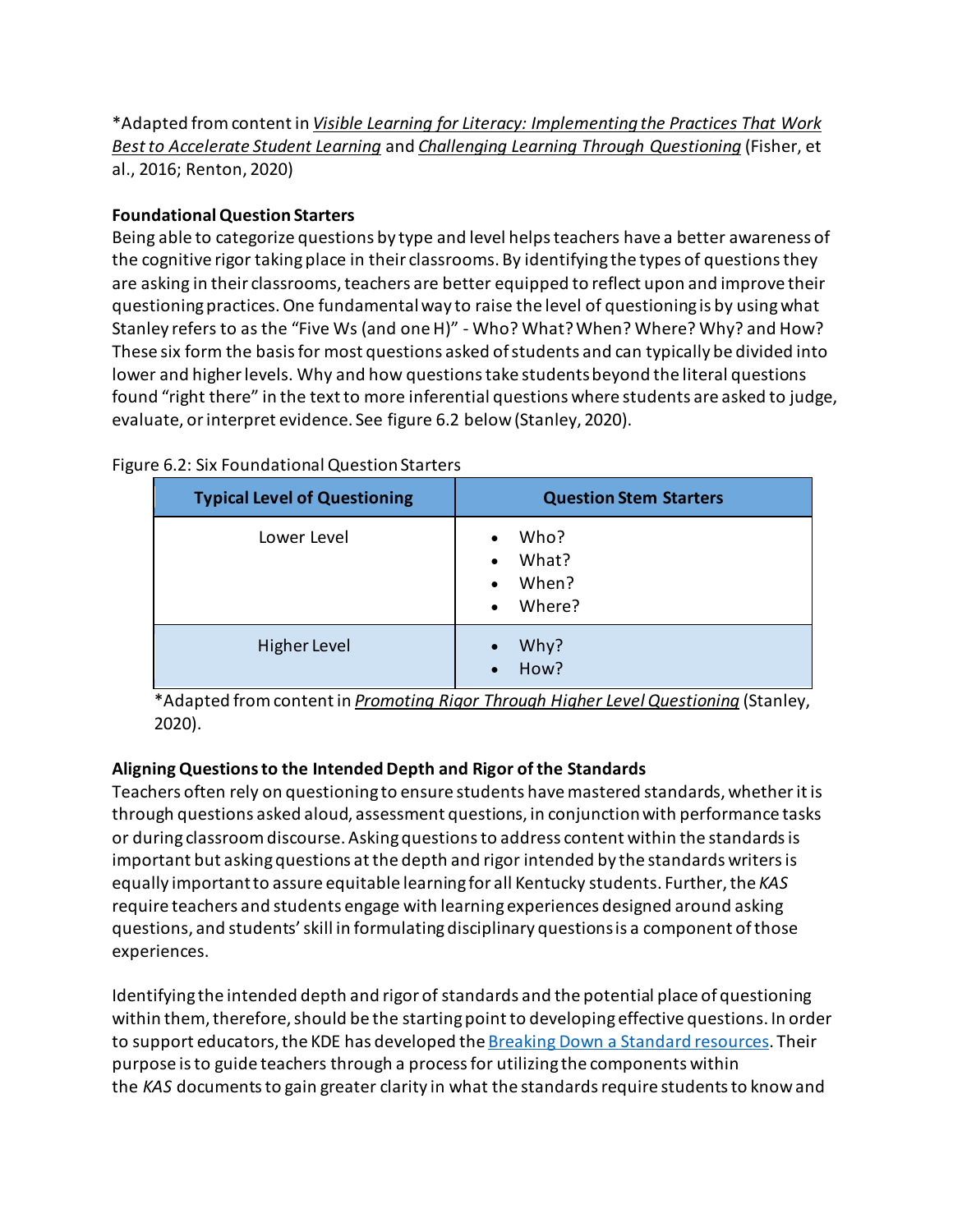be able to do in order to meet grade-level expectations[. Breaking Down a Standard resources](https://kystandards.org/standards-resources/break-down-stand-res/) are available for reading and writing, mathematics, science and social studies.

Once educators have identified the appropriate depth and rigor of a standard, resources can aid in crafting questions which effectively assess student mastery. The verbs of Bloom's Taxonomy could be one such resource, and the levels of cognition they indicate can help direct questions to the levels of thinking present in a standard. Below are some cognitive verbs associated with each of Bloom's levels.

| <b>Bloom's</b><br><b>Taxonomy Cognitive</b><br>Level<br>(Lowest to highest) | Sample Verbs Associated with This Level*                                                                                      |
|-----------------------------------------------------------------------------|-------------------------------------------------------------------------------------------------------------------------------|
| Remember                                                                    | Identify, recall, describe, name, select, list, define, tell, reproduce,<br>locate                                            |
| Understand                                                                  | Infer, compare, explain, interpret, classify, exemplify, summarize,<br>illustrate, give examples of outline                   |
| Apply                                                                       | Apply, model, solve, examine, produce, modify, predict, complete,<br>illustrate, translate                                    |
| Analyze                                                                     | Relate, assume, correlate, prioritize, explore, relate, differentiate,<br>conclude, simplify, compare and contrast, transform |
| Evaluate                                                                    | Choose, argue, debate, critique, evaluate, prove, support, rate,<br>assess, recommend                                         |
| Create                                                                      | Write, revise, design, invent, produce, build, improve, plan,<br>substitute                                                   |

Table 6.5: Action Verbs Associated with Bloom's Taxonomy

\*Note: Not a comprehensive list

Teachers should match the intended depth and rigor of the standards in designing questions for their students as outlined above so students are meeting grade-level expectations. Just because a standard is written at a specific cognitive level, however, does not mean teachers should always stop at that level in designing questions. In order to provide rigorous opportunities for students to construct understanding, teachers can challenge students beyond minimum expectations by taking a more surface-level standard, one that may occur earlier in a learning progression, and deepen thinking and the learning students are able to demonstrate with a higher-level question. Rather than only asking students to *know* and to *understand*, proceeding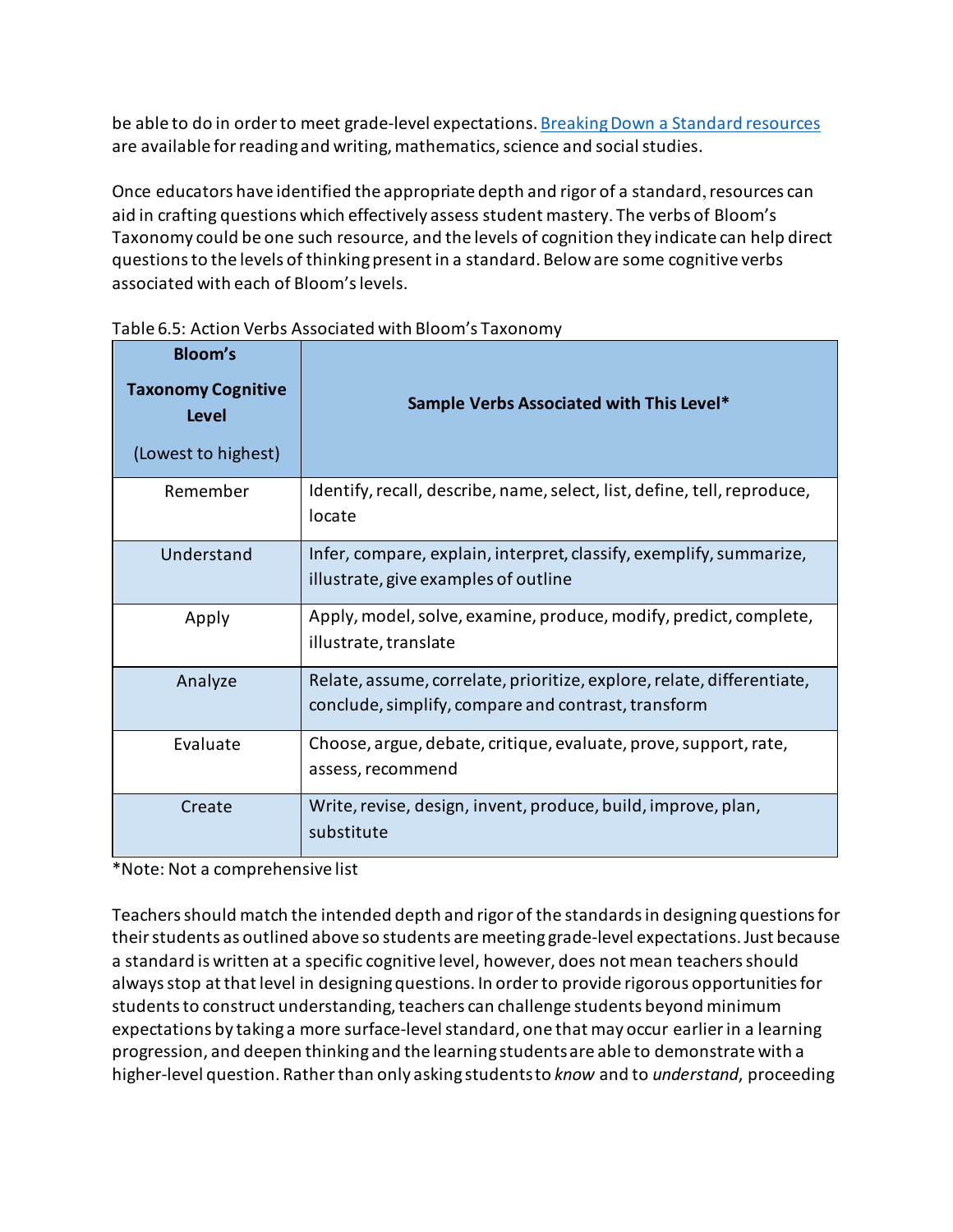to shift them into *evaluating* or *creating* raises the level of rigor as they become able then to transfer and to apply what they have learned (Stanley, 2020).

# Engaging All Students in Deeper Thinking Through Questioning

Questioning demonstrates that students have an intrinsic motivation to learn more and understand (Stobaugh, 2017). When students ask questions in the classroom, they are engaging in higher-level thinking; however, only 58% of students say they feel comfortable asking questions in their classrooms (Fisher, et al., 2018). The questions being asked in classrooms reflect the thinking and learning that is occurring, but *who* is most frequently being asked questions in classrooms is also indicative of which students are doing the deeper learning (Ritchhart & Church, 2020). Asking multiple types of questions helps to engage more students in whole class discussions, deepens students learning and makes learning visible; therefore, it is imperative that teachers ask questions that will engage *all* students represented in their classrooms, including students who have been historicallymarginalized (Stobaugh, 2017; Marzano, 2017).

### **Asking Questions of Reluctant Learners**

Teachers will sometimes avoid asking in-depth or complex questions of their most struggling learners because they want to avoid embarrassing them if they answer incorrectly or don't know what to say. However, this behavior sends an implicit message to students that they are not expected to do well. Robert Marzano suggests the following **considerations when asking in-depth questions of reluctant learners**:

- Provide equitable opportunities for all students to respond to questions.
- When students struggle to answer questions, teachers can restate the question, allow students to collaborate or "phone a friend", or provide hints and clues.
- Thank all students who provide a question or response even if it is incorrect. This validates the thinking of all students and encourages future participation.
- Allow students to "opt-out" of answering until they have had more thinking time to process.
- Pause and provide adequate wait (think) time after asking questions so students have time to process information and formulate their response.
- Avoid calling only on students with their hands raised. Using a class roster to check off students or a jar of popsicle sticks labeled with each student's name will help to ensure all students have equal opportunities to respond.
- Encourage and model responding to incorrect responses in a positive manner (Marzano, 2017).

### **Empowering Students as Questioners**

Student questions are a powerful lever for learning; they can be utilized by both students and teachers. While questioning acts as an authentic feedback tool for teachers to assess where students are along a learning progression, empowering students as questioners helps to accelerate learning and level the playing field for all learners, particularly underachieving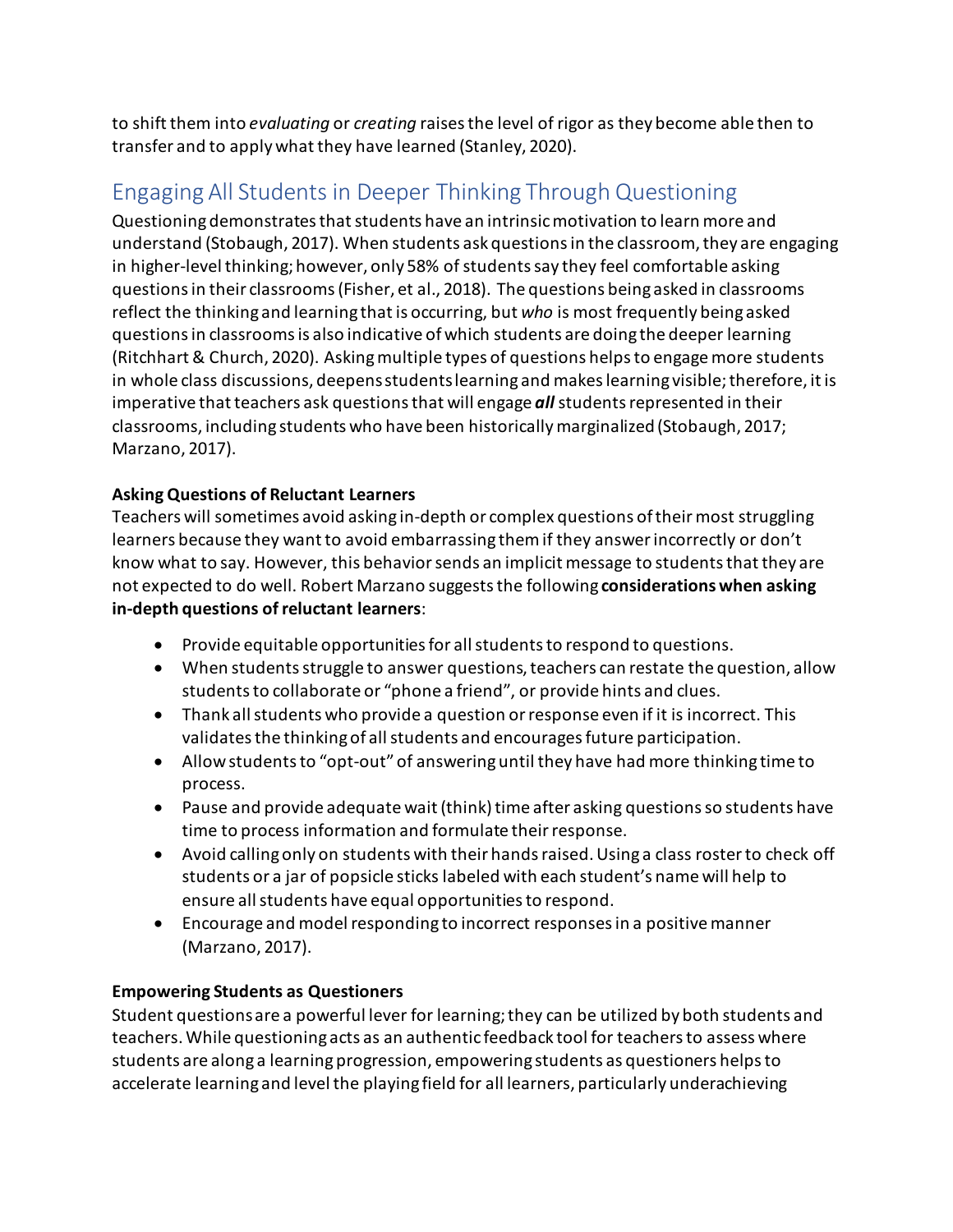students. According to author and researcher Jackie Walsh (2021), equipping learners as questioners provides multiple benefits for students including:

- Increasing motivation and ownership;
- Improving student performance on academic outcomes;
- Supporting students in self-regulation, reflection and monitoring;
- Increasing preparedness for college and their future workforce; and
- Improving students' abilities to assume civic responsibilities necessary for life in a democratic society (Walsh, 2021).

Knowing the benefits listed above are critical for citizens of any age, teaching students how to ask themselves questions, generate questions for others and effectively respond to questions becomes a moral imperative for today's educators.

### **Wait Time vs. Think Time**

Several decades of classroom research consistently indicates a lack of student questioning across all grade levels and disciplines. Research from the 1970s until now points to classrooms where less than five percent of the questions asked in classrooms are from students. So why are so few students asking questions? While many students do not feel safe to take risks and ask questions in classrooms where community-building has not been a priority, the fast pacing in most classrooms is often the culprit. In classrooms where students were engaged in asking questions of themselves and their peers, consistent use of wait time was present (Rowe, 1972; Dillon, 1988; Walsh, 2021).

Research by Mary Budd Rowe suggests that waiting at least 3 seconds before accepting a response from students improves the quality of questions students ask (Renton, 2020). Students get little time to process information, language and ideas in today's classrooms to contribute to meaningful dialogue. This often leads to student disengagement and conversations being overrun primarily by the loud, confident, English-speaking students. However, students often viewed as less able to contribute to classroom conversations by their teachers are often not waiting passively; they are spending that time thinking. Hence, more recently language in the field has shifted from "wait time" to "think time." When given more think time, students often viewed as less able to contribute to discussion, outperform the students teachers perceive as higher ability (Stahl, 1994; Renton, 2020).

Teachers ask on average 400 questions a day of their students; however, more questions do not equate to improvements in students' learning or thinking. While improving the quality of the questions teachers ask is critical to increasing classroom rigor, what often becomes a roadblock to student thinking is the amount of wait time allowed for students to respond. The average student is only given 0.8 seconds of "think time" before teachers accept a response. Being allowed under one second to respond often leads to fewer student attempts to answer and less participation in classroom discussion. A three second minimum is recommended *before* accepting a response from students with an additional three seconds recommended *after*the response is shared. Allowing additional wait time increases the number of questions students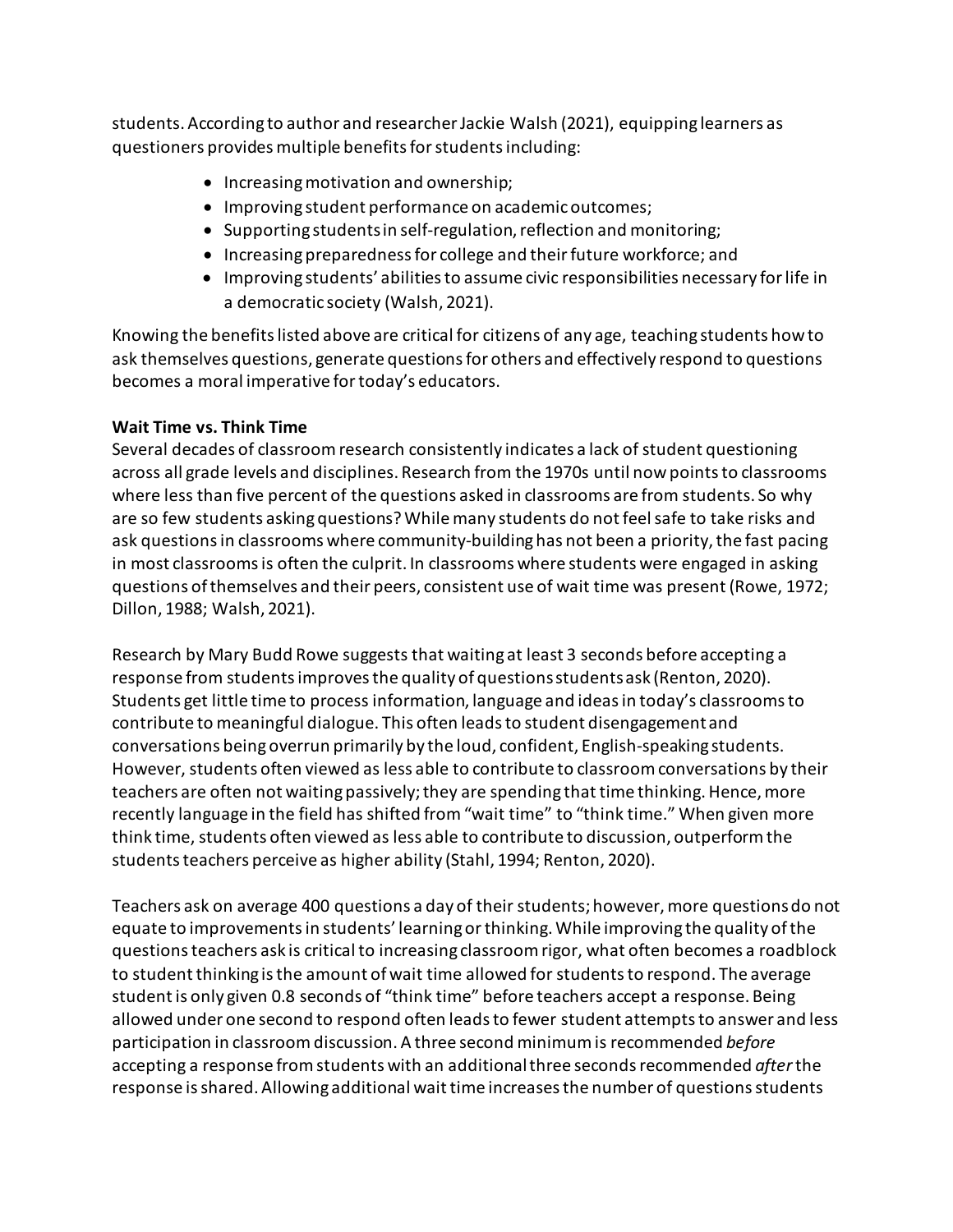ask, decreases the number of students who do not respond at all, encourages voluntary questioning and helps to provide an equitable learning environment for all students (Marzano & Simms, 2014; Renton, 2020).

### **Metacognition and Self-Questioning**

**Metacognition** is defined as the ability to observe our own thinking. It helps students to monitor their learning and **self-regulate** (adjust an instructional strategy or approach based on self-observation or feedback) by having some knowledge about themselves and an understanding of the tasks and strategies needed to complete them. Students need explicit instruction and modeling in how to become metacognitively aware. How many times have adults been reading and gotten to the bottom of the page only to realize they have no recollection of what they just read? When this happens, adults will often go back and reread or ask questions automatically in their head (i.e., What just happened? Does what I just read make sense?). Students need to be taught how to pause and generate their own questions periodically throughout a text using self-questioning; they are not born automatically knowing how to question themselves as they read. By teaching students to self-question, we are giving them the tools they need to monitor their comprehension and regain understanding. Teachers can model self-questioning for students using think-alouds or think-alongs (For additional information on think-alouds or think-alongs se[e Evidence-Based Instructional Practice #3 on](https://education.ky.gov/curriculum/standards/kyacadstand/Documents/EBIP_3_Explicit_Teaching_and_Modeling.pdf)  [Explicit Teaching and Modeling](https://education.ky.gov/curriculum/standards/kyacadstand/Documents/EBIP_3_Explicit_Teaching_and_Modeling.pdf) in th[e Model Curriculum Framework\)](https://education.ky.gov/curriculum/standards/kyacadstand/Documents/Model_Curriculum_Framework.pdf) (Fisher, et al., 2016; Walsh, 2021).

### **Types of Self-Questioning**

There are three general types of self-questions students often ask: academic, dialogic and exploratory. Self-questions can be metacognitive or cognitive. When students ask themselves **metacognitive questions**, they are doing so to self-monitor their thinking and learning. **Cognitive self-questions** help students make meaning of what they are hearing or reading and assist learners as they problem solve to think through tasks. **Academic questions** use disciplinespecific language and assist students in developing deeper content understandings which move them closer to their intended learning outcomes. **Dialogic questions** help students to understand another person's perspective or thinking. The third type, **exploratory questions**, stem solely from a student's natural curiosity and motivation to learn more or spark their own creativity (Walsh, 2021).

The comprehension strategy of questioning helps students predict and anticipate what might happen next in a text, solve problems and clarify textual information, but it can also prove valuable in teaching students relevant real-life skills as they investigate and research topics across disciplines (Frey & Fisher, 2013). Teaching students to continually self-question source accuracy and credibility is helpful as students engage in research and investigation. Teachers may want to consider posting the following model questions for students: 1) Does this site contain accurate information? 2) Is the hosting institution identified on the site? 3) When was the site last updated? Is it current information? 4) Are any included links to other sites of similar quality? Teaching students to consider these four questions will help themto critically analyze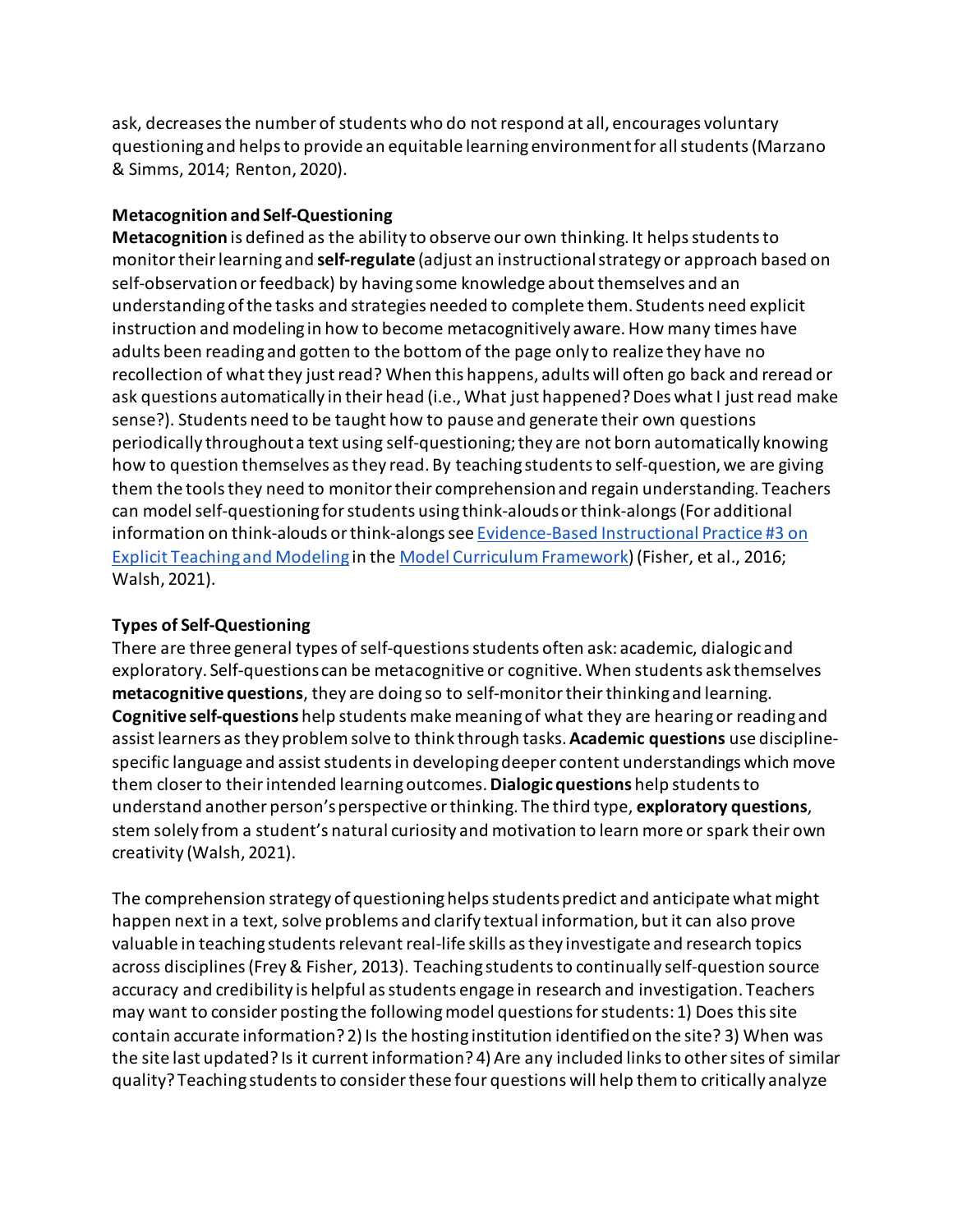and evaluate Internet sources and bridge self-questioning habits students will use when confronted with new information in the future (Fisher, et al., 2016).

### **Tips and Protocols for Explicit Teaching of Self-Questioning**

Education researchers Doug Fisher and Nancy Frey (2013) suggest teachers consider the following five tips for explicitly teaching self-questioning:

- Teach students how to break their reading into manageable chunks to maintain understanding.
- Encourage students to use headings and subheadings as stopping points to stop and selfquestion.
- Allow students to chunk information for themselves when texts do not contain headings and subheadings. Students can record questions they have in a notebook.
- Conference with individual students to check in on their self-questioning. See if students can answer the questions they generate.
- Allow time for students to practice questioning with teacher reinforcement and feedback.

Table 6.6 below offers some suggested protocols teachers can use to support students as they practice metacognitive strategies and learn to self-question.

| <b>Questioning</b><br><b>Protocol</b> | <b>Description</b>                                                                                                                                                                                                                                                                                                                                                                                 |
|---------------------------------------|----------------------------------------------------------------------------------------------------------------------------------------------------------------------------------------------------------------------------------------------------------------------------------------------------------------------------------------------------------------------------------------------------|
| Question<br>Everyone                  | Teachers tell students they will be calling on them randomly or by picking<br>the student who looks least interested. Teachers may draw names from a<br>bag or draw popsicle sticks with a student's name on it to select a random<br>student to respond. Students are encouraged to respond whenever they are<br>called upon by the teacher (Knight, 2013).                                       |
| 10 by 10                              | Students work in small groups or individually to generate ten questions<br>about a given subject, text, or topic. As a group they select their best<br>questions for use in a whole-group discussion (Stobaugh, 2019).                                                                                                                                                                             |
| Think-Pair-<br>Square-Share           | Students work to form individual questions, share them with a partner, join<br>with another pair to synthesize their questions into one and share each final<br>group's question in a whole group discussion (Stobaugh, 2019).                                                                                                                                                                     |
| Quads                                 | Students brainstorm four questions after learning a new section of content.<br>After trading questions with another student, students answer another<br>person's questions. Students circulate the room pairing up and answering<br>the questions of others until all questions are answered. Students then read<br>and evaluate all of the responses to check for their credibility and accuracy. |

Table 6.6: Sample Questioning Protocols to Support Self-Questioning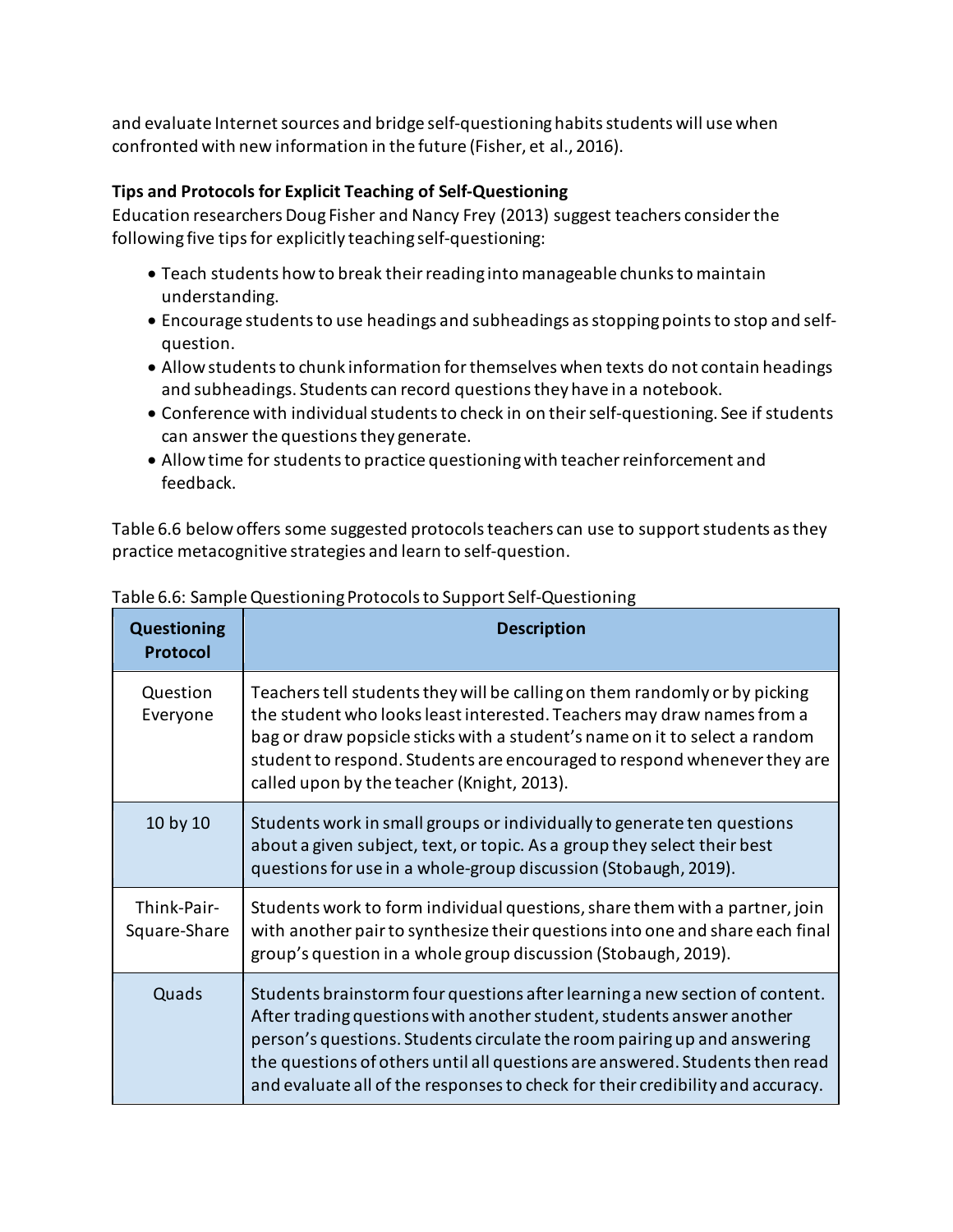| <b>Questioning</b><br><b>Protocol</b> | <b>Description</b>                                                                                                                                                                                                                                                                                                                                                                                                                                                            |
|---------------------------------------|-------------------------------------------------------------------------------------------------------------------------------------------------------------------------------------------------------------------------------------------------------------------------------------------------------------------------------------------------------------------------------------------------------------------------------------------------------------------------------|
| Think-Puzzle-<br>Explore (TPE)        | Supports student metacognitive thinking by helping learners unpack<br>learning goals or assess lesson/unit key concepts in a way that safely<br>surfaces preconceptions by prompting students with:<br>• "What do I think I know?"<br>• "What puzzles me?"<br>• "How might we explore?"<br>When used regularly, this thinking routine is internalized for students as<br>they transfer these questions to new learning experiences (Walsh, 2021;<br>Ritchard & Church, 2020). |

### Questioning Strategies to Support Formative Assessment

To make decisions about what happens next in teaching and learning, teachers must evaluate evidence by noticing the actions of learners that best reflect their understanding of the content and skills related to the learning goals and success criteria. Assessments *as, for*, and *of* learning help educators evaluate how successful they were in implementing what works best (i.e., evidence-based instructional practices). According to John Hattie, evaluation focuses the attention on learners' progress toward what he terms their skill, will and thrill. Hattie defines **skill** as where students are in their thinking, **will** being where students are in their disposition, and **thrill** relating to students' motivations. When designing classroom formative assessment, Hattie suggests teachers keep the following questions in mind as they plan to collect meaningful evidence of student learning (Hattie, et al., 2021):

### **Questions for Evaluating Skill:**

- Does the student focus on single ideas or one way of thinking about the experience or task, not noticing other aspects of the learning?
- Does the student work with multiple ideas, but does not yet see connections between those ideas?
- Does the student see relationships between different concepts, skills or other content?
- Does the student apply ideas to different contexts? (Walsh, 2021; Hattie, et al., 2021)

### **Questions for Evaluating Will and Thrill:**

- Does the student recognize the difference between where he/she is and where he/she is going?
- Does the student set goals for closing this gap?
- Does the student apply learning strategies to close the gap?
- Does the student self-evaluate his or her progress in closing the gap? (Walsh, 2021; Hattie, et al., 2021).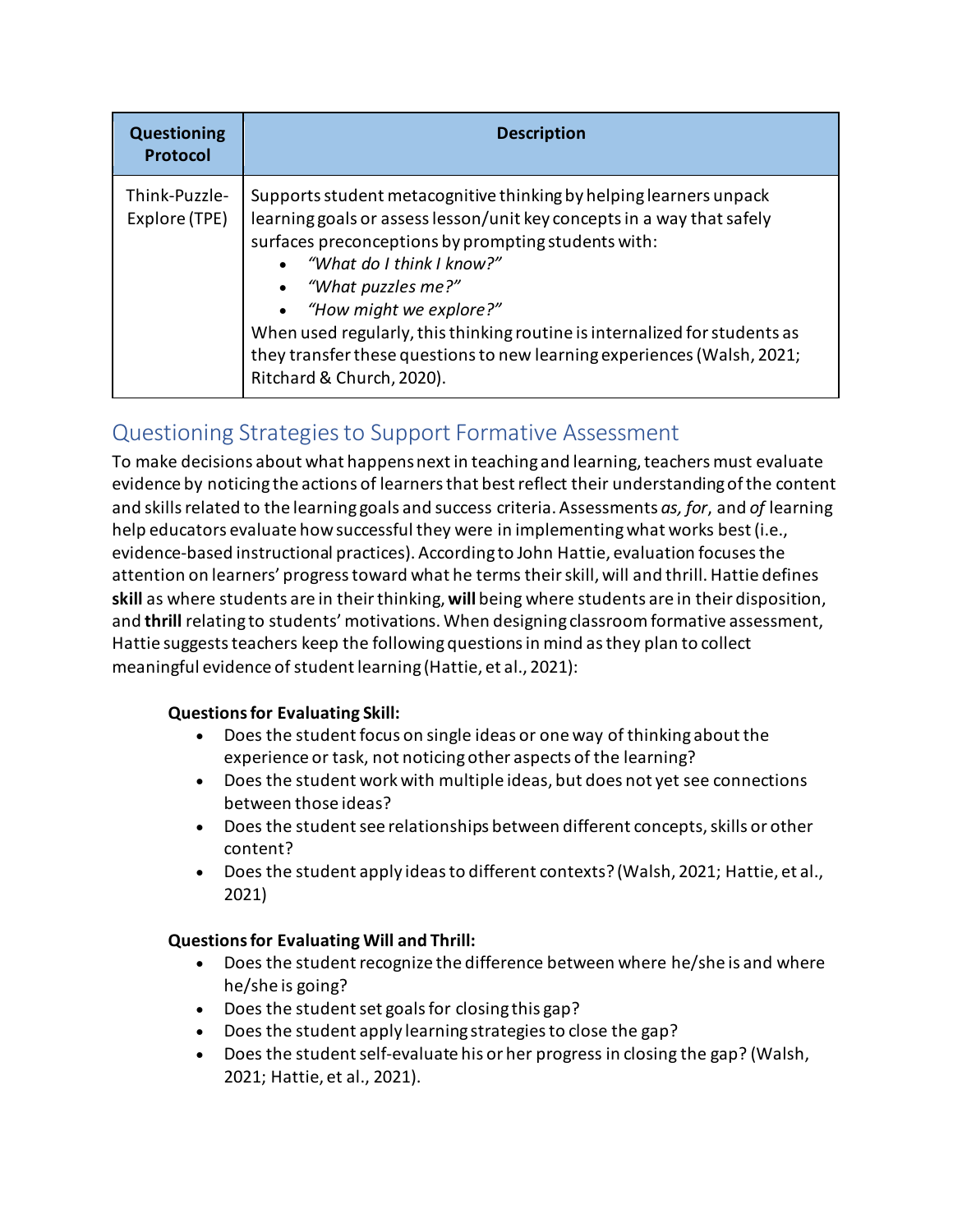Posing questions for students that are intentionally well thought out in advance ensures that the questions asked are relevant and meaningful for students because they align to students' personal learning goals. Students can make changes to their work and adjustments to their learning strategies when they are posed effective questions, given time to think and provided time to make decisions (Novak & Slattery, 2017).

### **Forms of Questioning Tools**

Teachers often use written questions in various forms to formatively assess where students are along a learning progression. Some of these forms include bell ringers (questions students are given as they start class), exit tickets (end-of-lesson checks for understanding to see if students understand and are ready to move on to new learning), homework, performance tasks, preplanned discussion questions, reflection journals and assessments. Ideally, formative assessment items should give students an opportunity to demonstrate general mastery while pushing them to think at higher cognitive levels (Stanley, 2020). Since the ultimate goal is to empower students to generate their own higher-order questioning, teachers must continually model the types of questions they want students asking while giving them ongoing opportunities to practice through feedback and support (Novak & Slattery, 2017).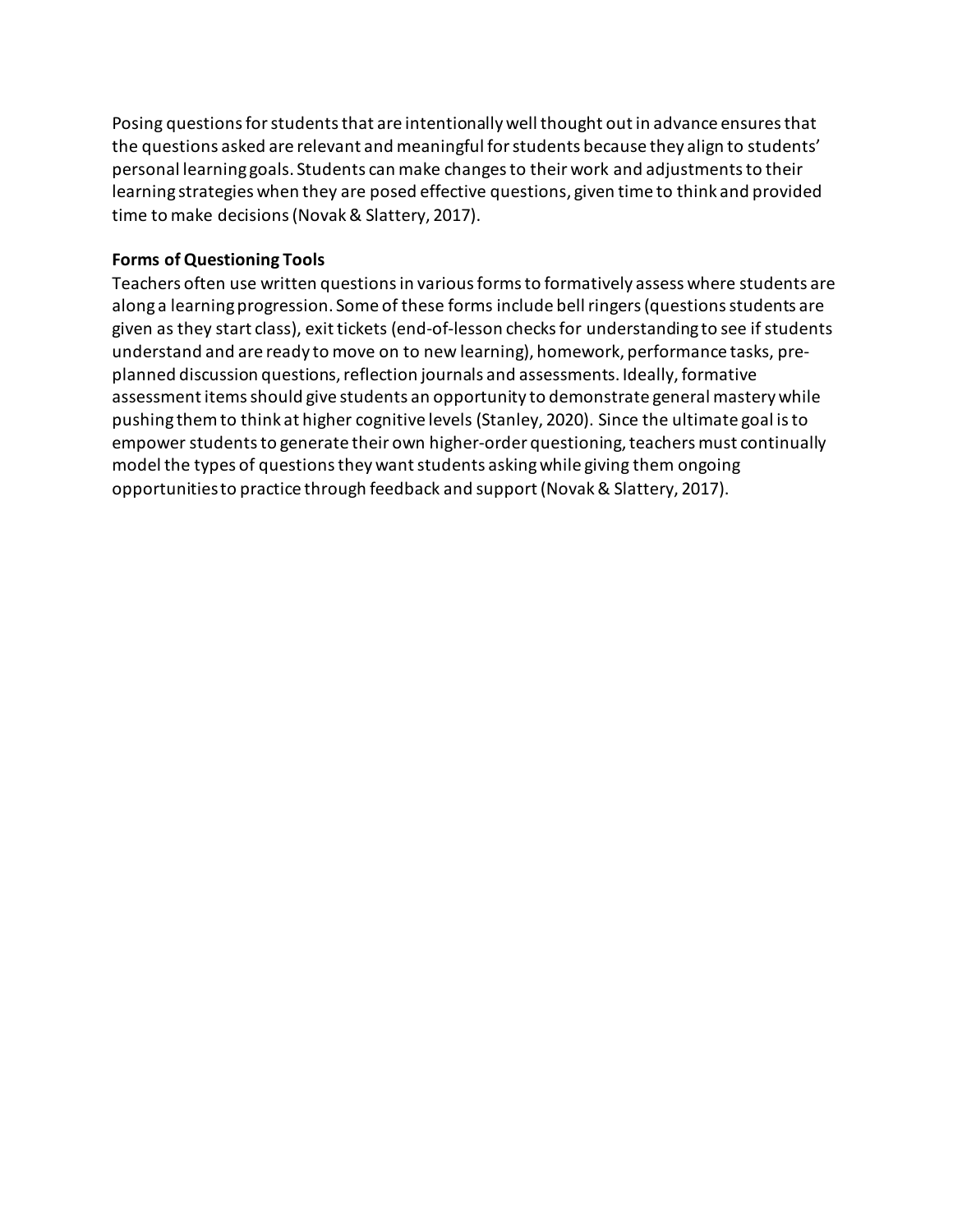### References

- Corwin (n.d.). Questioning. In *Meta<sup>x</sup> Influence Glossary*. Retrieved February 15, 2022, from [https://www.visiblelearningmetax.com/content/influence\\_glossary.pdf](https://www.visiblelearningmetax.com/content/influence_glossary.pdf)
- Dillon, J.T. (1988). *Questioning and teaching: A manual of practice.* New York, NY: Teachers College Press.
- Dyer, J., Gregersen, H., & Christensen, C. M. (2011). *The innovator's DNA: Mastering the five skills of disruptive innovators.* Boston: Harvard Business Press.
- Fisher, D., Frey, N. & Hattie, J. (2016). *Visible learning for literacy: Implementing the practices that work best to accelerate student learning.* Thousand Oaks, CA: Corwin.
- Fisher, D., Frey, N., Quaglia, R. J., Smith, D., & Lande, L. L. (2018). *Engagement by design: Creating learning environments where students thrive.* Thousand Oaks, CA: Corwin.
- Frazin, S. & Wischow, K. (2020). *Unlocking the power of classroom talk: Teaching kids to talk with clarity and purpose.* Portsmouth, NH: Heinemann.
- Frey, N. & Fisher, D. (2013). *Rigorous reading: Five access points for comprehending complex texts.* Thousand Oaks, CA: Corwin.
- Hattie, J. (2009). *Visible learning: a synthesis of over 800 meta-analyses relating to achievement*. New York, NY: Routledge.
- Hattie, J., Bustamante, V., Almarode, J., Fisher, D., & Frey, N. (2021). *Great teaching by design.* Thousand Oaks, CA: Corwin Press.
- Hoffer, W. (2020). *Phenomenal teaching: A guide for reflection and growth*. Portsmouth, NH: Heinemann.
- Knight, J. (2013). *High impact instruction: A framework for great teaching.* Thousand Oaks, CA: Corwin Press.
- Marshall, J. (2019). *Rise to the challenge: Designing rigorous learning that maximizes student success.* Alexandria, VA: ASCD.

Marzano, R. (2017). *The new art and science of teaching.* Bloomington, IN: Solution Tree Press.

Miller, M. (2020). Encouraging student dissent in the classroom. *Educational Leadership*, 77(6): 44-48.